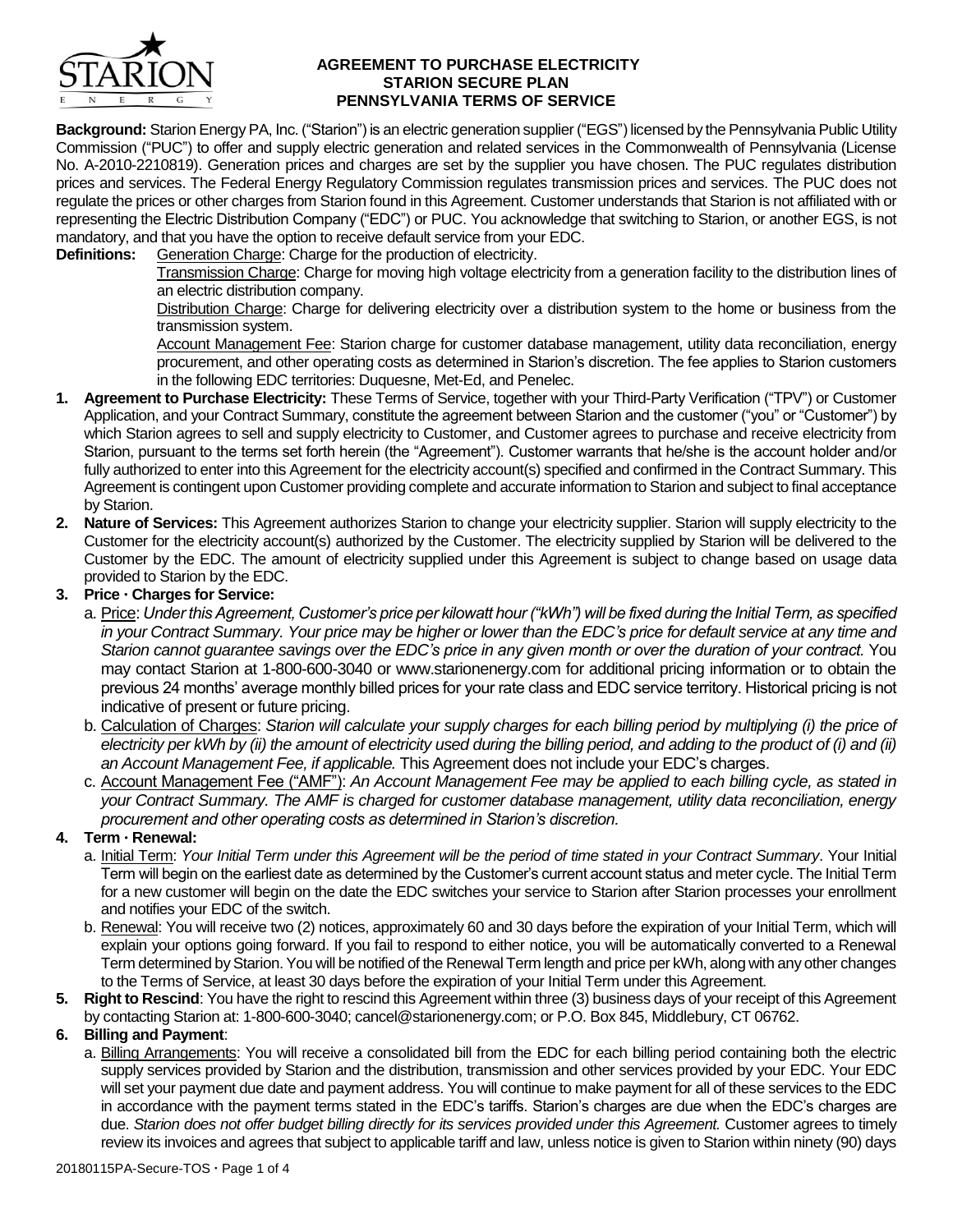of the invoice date, all invoiced amounts will be deemed by you to be correct and Customer shall waive any right to dispute amounts set forth on such invoice.

- b. Non-Payment: You will incur a late payment fee from the EDC for non-payment of a consolidated bill rendered by the EDC, in accordance with the EDC's billing policies and procedures. You are liable for any late payment fees incurred.
- c. Net Metering: If you generate electricity from a renewable generating facility to offset your electricity consumption and/or use net metering at any time during the term of this Agreement, you must notify Starion.
- **7. Cancellation of Existing Service:** If you presently purchase your electric supply service from another EGS, you are responsible for canceling that service pursuant to the terms of your agreement with your existing EGS, and for any cancellation fees that may apply.
- **8. Notices:** Notices sent by Starion to Customer will be sent in the method chosen by the Customer, whenever possible. Otherwise, notices will revert to the default of U.S. Mail. If Customer selects to receive electronic communications from Starion, it is the Customer's responsibility to ensure that the email address provided is current and notify Starion of any changes. If you provide Starion with your email address, you consent to receive communications from Starion in electronic form.
- **9. Change Notice:** If you have a fixed term contract approaching the expiration date, or whenever we propose to change the terms of service in any type of contract, you will receive two separate written notifications that precede the effective date of the proposed changes. These notifications will explain your options going forward.

# **10. Termination of Agreement Cancellation Provisions:**

- a. Termination by Customer: Customer may terminate this Agreement at any time by contacting Starion. *If Customer terminates this Agreement and, as a result, effectively cancels service prior to the expiration of the Initial Term, an early termination fee may apply, as stated in your Contract Summary*. If you terminate this Agreement, you will be returned to the EDC's default service unless you choose another EGS. The effective termination date will be determined by the EDC. You will be obligated to pay for the electricity and related services provided pursuant to this Agreement prior to the date that such termination becomes effective. If you terminate this Agreement by enrolling with a different EGS or returning to default service, Starion will not be liable for any switching time delays and you will be obligated to make payment for services under this Agreement until termination of service with Starion is effective.
- b. Termination by Starion: Starion reserves the right to terminate this Agreement for any reason upon thirty (30) calendar days' advance written notice to the Customer. Some reasons why this Agreement may be canceled include: (i) non-payment: if your electric service is terminated by your EDC, then this Agreement is cancelled on the date that your service is terminated; (ii) company-initiated cancellation: if Starion cancels this Agreement for any reason other than customer non-payment, it will follow applicable rules in providing notice to you; or (iii) if you cancel this Agreement before the end of the Initial Term, you may be subjected to the penalties, fees and exceptions described above and in your Contract Summary. You will be obligated to pay for the electricity and related services provided pursuant to this Agreement prior to the date that such termination becomes effective. If Starion terminates this Agreement early, you will be returned to your EDC's default service unless you choose another EGS.
- **11. Privacy Policy Customer Information and Release Authorization:** By entering into this Agreement, you authorize Starion to obtain all information regarding your electricity account including, but not limited to, account contact information and address(es), account number(s), billing and payment information and history, credit information, historical and future electricity usage and peak electricity demand, meter reading data including smart meter data, and characteristics of electricity service. Starion will not release or sell your personal information to any other party without your consent unless required to do so by law or if necessary to defend or enforce the terms of this Agreement. Privacy of customer Information is governed by 52 Pa Code § 54.8, with which Starion will comply.
- **12. Representations Warranties:** Starion makes no representations or warranties other than those expressly set forth in this Agreement, and STARION EXPRESSLY DISCLAIMS ALL OTHER WARRANTIES, EXPRESS OR IMPLIED. Starion does not represent any guarantee of savings under this Agreement.
- **13. Limitation of Liability:** Starion's liability in connection with this Agreement, including without limitation any alleged liability for Early Termination by Starion as explained above, shall not exceed the amount of your largest monthly invoice for electric generation service during the twelve (12) months immediately preceding termination of this Agreement. In no event shall either party be liable to the other for any indirect, special, consequential (including lost profits or revenue), incidental, indirect or punitive damages for claims arising under this Agreement.
- **14. Binding Effect Agency Assignment:** This Agreement shall extend to and be binding upon Starion's and Customer's respective successors and permitted assigns; provided, however, that Customer may not assign this Agreement without Starion's prior written consent, and any purported assignment without such consent shall be void. Starion may assign its rights and obligations under this Agreement to an affiliate of Starion or to another EGS licensed to do business in Pennsylvania, in whole or in part, subject to compliance with applicable law.
- **15. Force Majeure:** Performance of any obligation required by this Agreement shall be suspended if compliance is prevented by an Act of God, strike, fire, war, civil disturbance, embargo, explosion, breakage or accident to machinery or lines of pipe; repairing or altering machinery or lines of pipe; freezing of wells or lines of pipe; by federal, state or local law, rule, order or regulation or by any other cause reasonably beyond the control of a party. Any party claiming such interference with the performance of its obligations hereunder shall provide notice to the other party, specifying the cause of interference. A party shall not be required by this paragraph to settle a labor dispute with its own employees on terms it deems unfavorable.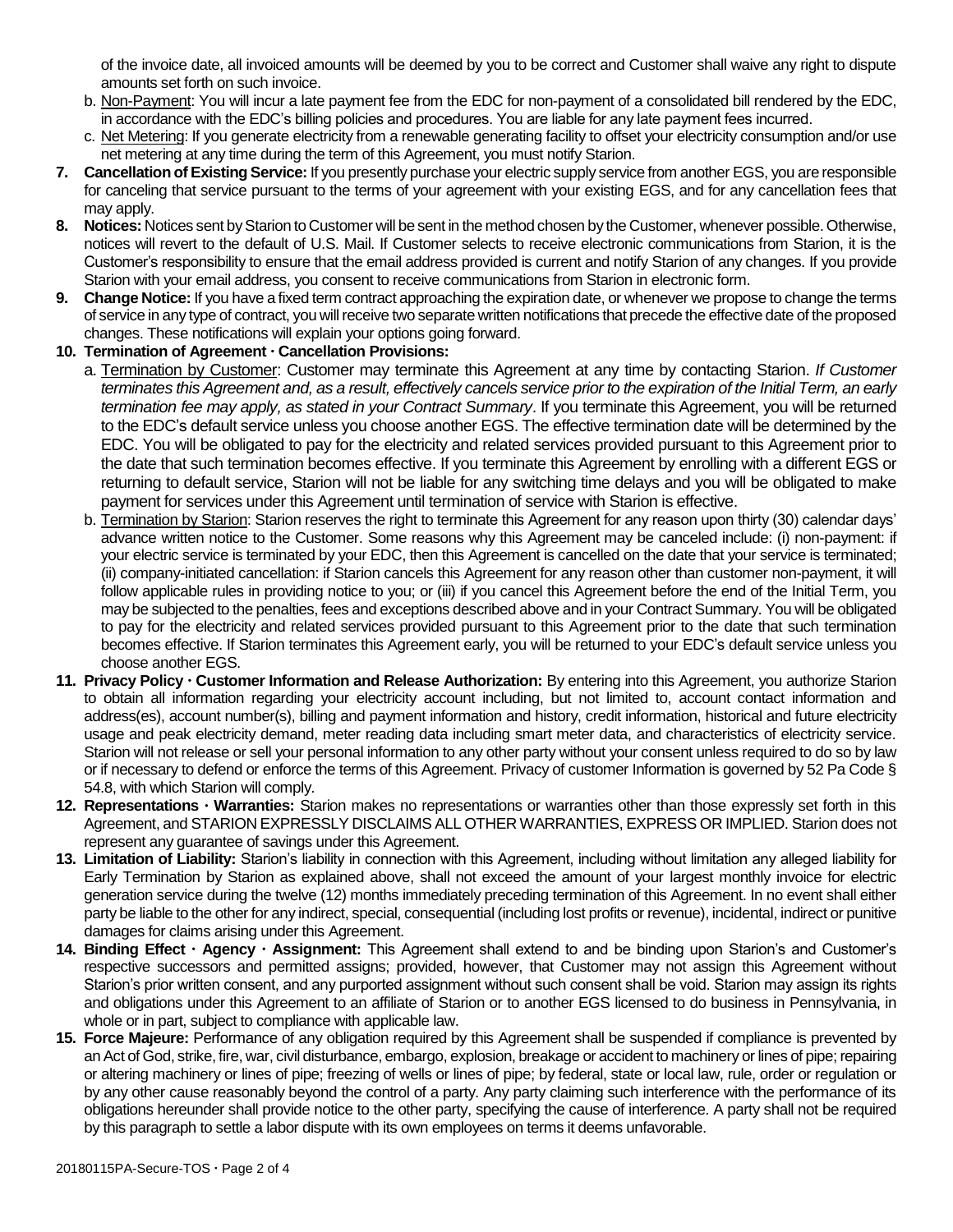**16. Customer Service:** In the event of a dispute or disagreement involving Starion's services, you and Starion agree to use our best efforts to resolve the dispute. Most concerns can be resolved by calling our Customer Service Department at 1-800-600 3040. You may also email [info@starionenergy.com](mailto:info@starionenergy.com) or write to Starion Energy, P.O. Box 845, Middlebury, CT 06762. Starion's Customer Service is available Monday through Friday from 9:00 a.m. to 5:00 p.m. Eastern Time. You may call the PUC if you are not satisfied after discussing your question or dispute or these terms of service with Starion.

### **17. Claims Resolution:**

- a. In the event Starion is unable to resolve a complaint to your satisfaction, this section explains how claims can be resolved through arbitration or litigation. It includes an arbitration provision. You may reject the arbitration provision by sending us written notice within 45 days after your first energy bill with Starion as your supplier. See Your Right to Reject Arbitration below.
- b. For this section, you and Starion ("us" or "we") include any corporate parents, subsidiaries, affiliates or related persons or entities. Claim means any current or future claim, dispute or controversy relating to your account(s), this Agreement, or any agreement or relationship you have or had with us, except for the validity, enforceability or scope of the arbitration provision. Claim includes but is not limited to: (1) initial claims, counterclaims, cross-claims and third-party claims; (2) claims based upon contract, tort, fraud, statute, regulation, common law and equity; (3) claims by or against any third party using or providing any product, service or benefit in connection with any account; and (4) claims that arise from or relate to (a) any account created under any agreement with us or any rates charged on any such account, (b) advertisements, promotions or statements related to any rate plans, goods or services under any agreement with us, (c) benefits and services related to Customer's account with us (including rewards programs) and (d) your application for any account. You may not sell, assign or transfer a claim.
- c. Sending a Claim Notice: Before beginning arbitration or a lawsuit, you and we agree to send a written notice (a Claim Notice) to each party against whom a claim is asserted, in order to provide an opportunity to resolve the claim informally. Go to www.starionenergy.com and select your state of residence for a sample form of Claim Notice. The Claim Notice must describe the claim and state the specific relief demanded. Notice to you will be sent to your billing address. Notice to us must include your name, address and account number and be sent to Starion Energy, Attn: Compliance Dept., P.O. Box 845, Middlebury, CT 06762. If the claim proceeds to arbitration, the amount of any relief demanded in a Claim Notice will not be disclosed to the arbitrator until after the arbitrator rules.
- d. Arbitration: You or we may elect to resolve any claim by individual arbitration. Claims are decided by a neutral arbitrator. If arbitration is chosen by any party, neither you nor we will have the right to litigate that claim in court or have a jury trial on that claim. Further, you and we will not have the right to participate in a representative capacity or as a member of any class pertaining to any claim subject to arbitration. Arbitration procedures are generally simpler than the rules that apply in court, and discovery is more limited. The arbitrator's decisions are as enforceable as any court order and are subject to very limited review by a court. Except as set forth below, the arbitrator's decision will be final and binding. Other rights you or we would have in court may also not be available in arbitration.
	- i. Initiating Arbitration: Before beginning arbitration, you or we must first send a Claim Notice. Claims will be referred to either JAMS or AAA, as selected by the party electing arbitration. Claims will be resolved pursuant to this Arbitration provision and the selected organization's rules in effect when the claim is filed, except where those rules conflict with this Agreement. If we choose the organization, you may select the other within 30 days after receiving notice of our selection. Contact JAMS or AAA to begin an arbitration or for other information. Claims also may be referred to another arbitration organization if you and we agree in writing or to an arbitrator appointed pursuant to section 5 of the Federal Arbitration Act, 9 U.S.C. sec. 1-16 ("FAA"). We will not elect arbitration for any claim you file in small claims court, so long as the claim is individual and pending only in that court. You or we may otherwise elect to arbitrate any claim at any time unless it has been filed in court and trial has begun or final judgment has been entered. Either you or we may delay enforcing or not exercise rights under this Arbitration provision, including the right to arbitrate a claim, without waiving the right to exercise or enforce those rights.
	- ii. Limitations on Arbitration: If either party elects to resolve a claim by arbitration, that claim will be arbitrated on an individual basis. There will be no right or authority for any claims to be arbitrated on a class action basis or on bases involving claims brought in a purported representative capacity on behalf of the general public, other Starion customers or other persons similarly situated. The arbitrator's authority is limited to claims between you and us alone. Claims may not be joined or consolidated unless you and we agree in writing. An arbitration award and any judgment confirming it will apply only to the specific case and cannot be used in any other case except to enforce the award. Notwithstanding any other provision and without waiving the right to appeal such decision, if any portion of these Limitations on Arbitration is deemed invalid or unenforceable, then the entire Arbitration provision (other than this sentence) will not apply.
- iii. Arbitration Procedures: This Arbitration provision is governed by the FAA. The arbitrator will apply applicable substantive law, statutes of limitations and privileges. The arbitrator will not apply any federal or state rules of civil procedure or evidence in matters relating to evidence or discovery. Subject to the Limitations on Arbitration, the arbitrator may otherwise award any relief available in court. The arbitration will be confidential, but you may notify any government authority of your claim. If your claim is for \$5,000 or less, you may choose whether the arbitration will be conducted solely on the basis of documents, through a telephonic hearing, or by an in-person hearing. At any party's request, the arbitrator will provide a brief written explanation of the award. The arbitrator's award will be final and binding, except for any right of appeal provided by the FAA; however, any party will have 30 days to appeal the award by notifying the arbitration organization and all parties in writing. The organization will appoint a three-arbitrator panel to decide anew, by majority vote based on written